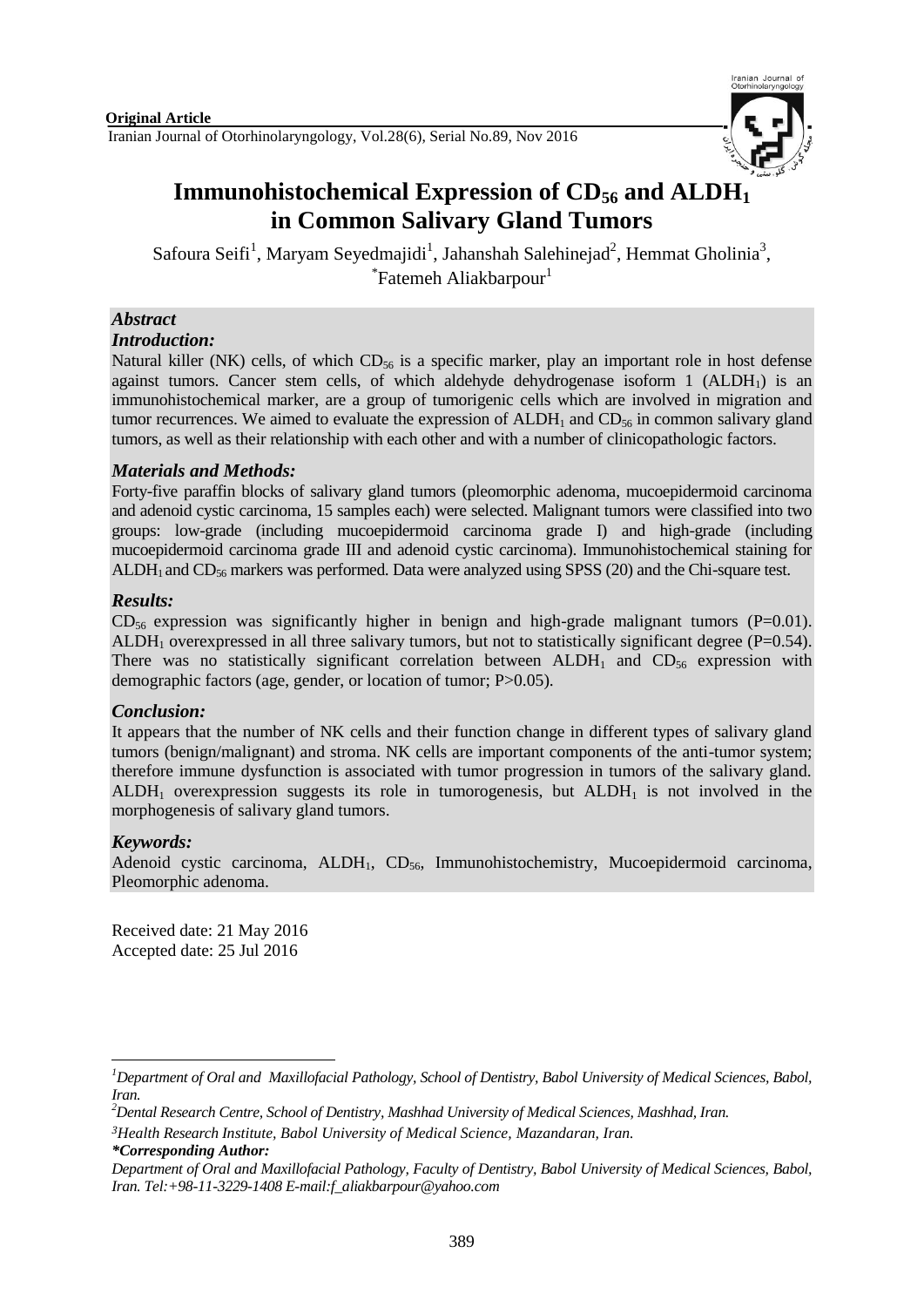#### *Introduction*

Salivary gland tumors are neoplasms with low prevalence and heterogeneous morphology in the jaw and oral region, and account for 3% of head and neck tumors. Pleomorphic adenoma is the most common salivary gland tumor, with 90% of cases occurring in the parotid. Mucoepidermoid carcinoma and adenoid cystic carcinoma are the most common malignant salivary gland tumors, and both show aggressive behavior and a tendency to metastasize. Due to differences in grades of mucoepidermoid carcinoma (low, intermediate, and high grade) and different histopathologic types of adenoid cystic carcinoma (including solid, cribriform, and tubular patterns), these tumors demonstrate varying biological behaviors (1,2).

Natural killer (NK) cells, part of the innate immune system, play important roles in the host defense against tumors. NK cells control different kinds of tumors by restricting their progress and inhibiting infiltration. This function is achieved by direct cell cytotoxicity without previous sensitivity and immune cytokine secretion such as IFNɣ (3,4). NK cells demonstrate  $CD_{56}$  and  $CD_{45}$  adhesion markers, along with the absence of T-cell receptor (TCR) CD<sub>53</sub>. These cells originate from the  $CD_{34}^+$ progenitor cells in the bone marrow, and migrate to the lymphoid tissues and peripheral blood for differentiation. Interleukin (IL)-15 is necessary for the development of these cells, while other factors such as TGF-β1 and indoleamine 2,3-dioxygenase  $1$  (IDO<sub>1</sub>) inhibit their function (5).  $CD_{56}$ + NK cells, which constitute the majority of circulating NK cells, are the most potent cytotoxic NK cells against tumor cells (3).

The hypothesis that cancer arises from stem cells was suggested about 150 years ago, but it is only recently, thanks to advances in stem cell biology, that the necessary experimental framework to test the hypothesis has emerged. In the cancer stem cell model, tumors are constructed by tissue stem cells as well as progenitor cells, which have self-renewal features. The empirical evidence for the cancer stem cell hypothesis was provided by Dick in human myeloid leukemia, showing that tumor cells are derived from a small population of cells. This was then extended to solid tumors by Clark and colleagues (6,7). To identify

cancer stem cells, different markers such as  $CD_{34}$ ,  $CD_{133}$ ,  $CD_{24}$ , aldehyde dehydrogenize 1  $(ALDH<sub>1</sub>)$ , and platelet endothelial cell adhesion molecule (PECAM) are used (8).

 $ALDH<sub>1</sub>$  is a detoxification polymorphic enzyme, which is responsible for the intracellular oxidation of aldehydes.  $ALDH<sub>1</sub>$  has an important role in the primary differentiation of normal and malignant stem cells through the conversion of retinol to retinoic acid. This enzyme is present in the liver and is metabolized by striated and cardiac muscle. High expression of  $ALDH<sub>1</sub>$  has been reported in normal and malignant stem cells (hematopoietic and central nervous system) and also lesions such as multiple myeloma, leukemia, breast carcinoma, and pancreatic adenocarcinoma. Cancer stem cells have features such as asymmetrical self-renewal, expression of active telomerase, increased permeability of the membrane, the ability to migrate and metastasize, and anti-apoptotic activity (9).

Because of the paradoxical and conflicting results of ALDH1 and CD56 expression in different neoplasms and the lack of an accurate assessment of them in salivary gland tumors, we aimed to assess the ALDH1 and CD56 expression in common benign and malignant salivary gland tumors, as well as their relation with each other and with a number of clinicopathologic factors.

## *Materials and Methods*

In this cross-sectional descriptive-analytic study, 45 paraffin blocks (15 benign pleomorphic adenoma, 15 mucoepidermoid carcinoma, and 15 malignant adenoid cystic carcinoma) from Babol and Mashhad School of Dentistry archive files were selected. Clinical information, including age, gender, and the place of lesion were recorded. To confirm the histopathologic diagnosis and selection of appropriate block, as well as the grade of mucoepidermoid carcinoma differentiation and histopathologic patterns of adenoid cystic carcinoma, paraffin blocks were cut into 5 micron sections for hematoxylin-eosin staining.

The grade of differentiation of mucoepidermoid carcinoma samples was determined on the basis of Brandwein criteria (10). Then, malignant neoplasms were divided into two groups based on their biologic behavior: a low-grade malignant group consisting of mucoepidermoid carcinoma grade I, and a high-grade malignant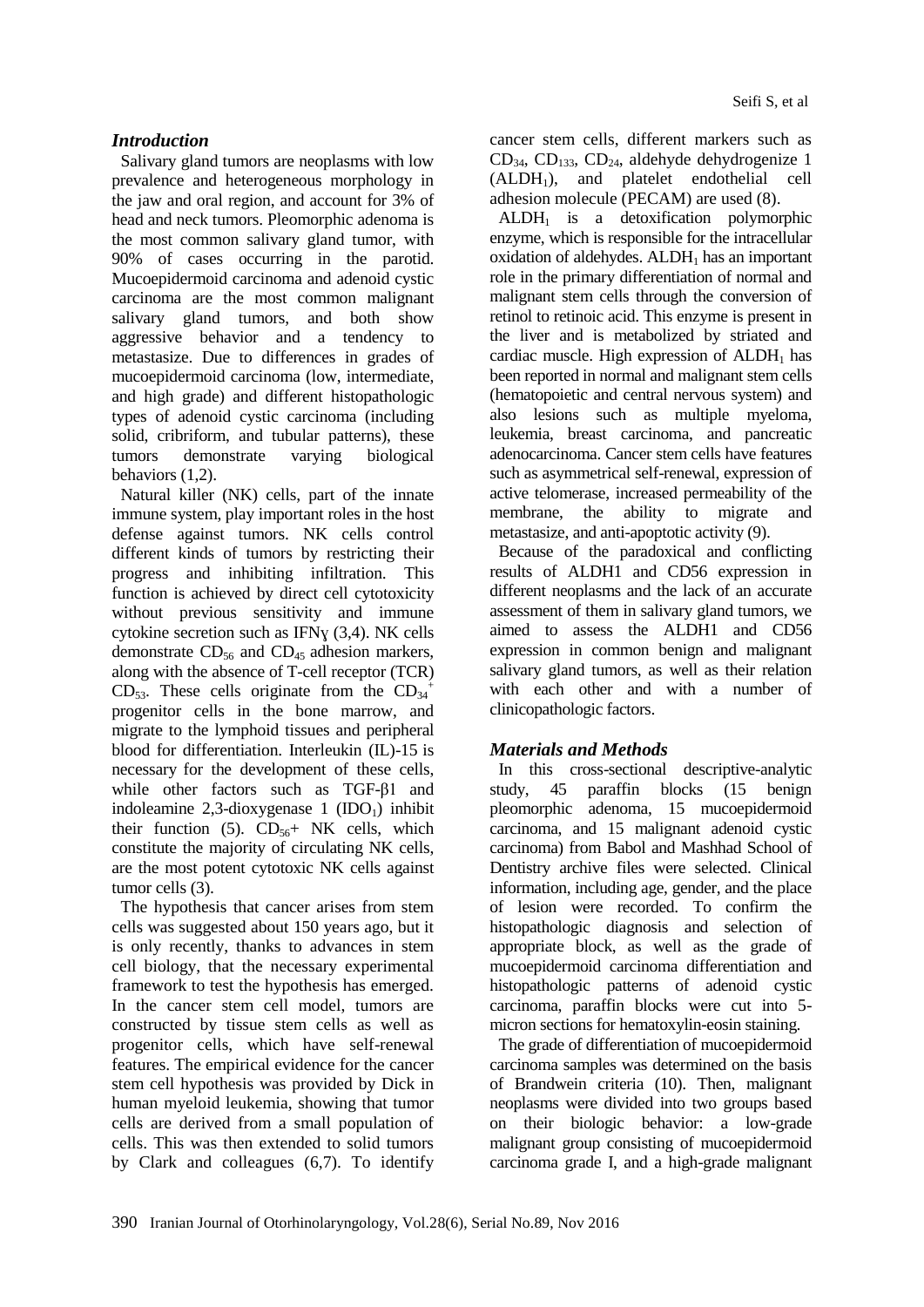group consisting of mucoepidermoid carcinoma grade III and adenoid cystic carcinoma (11). Adenoid cystic carcinoma samples were classified into three groups: solid, tubular, and cribriform, in accordance with the system devised by Neville and colleagues (2).

For immunohistochemical staining of paraffin blocks, 4-micron slices were prepared, and then deparaffinized in xylene and dehydrated in different degrees of alcohol. We used hydrogen peroxide 0.03%, and phosphate-buffered saline (PBS) for washing. Because of antigen retrieval, slides were placed in the microwave (Panasonic 1280 Watt) for 30 min at 120°C and a pressure of 2 atm, then placed at room temperature for 20 min. After washing in PBS, we used superblock solution for 30 min, and the slides were then washed with PBS.

Primary antibodies, anti-CD56 (Biocare-USA) and anti-ALDH1A1 (Biocare-USA) were applied at room temperature for 1 hour, and washed again with PBS. Next, we use polyvalent solution for 10 min, and then washed with PBS. Finally, horseradish peroxidase (HRP) (ScyTek-USA) was used and again washed with PBS, then3, 3 -diaminobenzidine (DAB) chromogenic (ScyTek-USA) was added for 15 min.

The positive control for evaluation of ALDH1 and CD56 expression was breast ductal carcinoma and oral normal mucosa around the hyperkeratosis area, respectively. Furthermore, rat non-immunized serum was utilized as the primary antibody for the negative control. Brown staining with ALDH1 and CD56 in cytoplasm of tumor cells was considered positive.

To assess NK cell presence in tumors and CD56 expression, the percentage of cells that

stained in five microscopic fields with the greatest number of NK cells (hot spot) in ×40 magnification were counted. If more than 10% of cells were stained with the CD56 marker, they were considered positive (12).

In terms of assessment of the ALDH1 expression, the percentage of stained cells as well as the intensity of cytoplasmic staining were considered. Intensity of the tumor cells stained with ALDH1 was recorded in four different degrees (I), consisting of: lack of staining, weak , moderate, and intense staining (0-3). Percentage of tumor cell staining (p) in five microscopic fields with ×40 magnification or the highest number of tumor cells was also evaluated. Degree of staining percentage was based on: 0 (if there was no staining of tumor cells), 1 (staining in  $\leq$ 1% of cells), 2 (staining in 2–10%) of cells), 3 (staining in 11–33% of cells), 4 (staining in 34–66% of cells), 5 (staining in >67% of cells). The total score was calculated based on the sum of I and P. If the total score was 1 or 2, then ALDH1 was considered negative, while a total score of 3–8 was considered to show positive ALDH1 (13).

Data were analyzed using statistical software SPSS (20) and a Chi-square test ( $\gamma$ 2). P<0.05 was considered statistically significant.

#### *Results*

The study included 45 blocks of paraffin, consisting of salivary pleomorphic adenoma (15 cases), mucoepidermoid carcinoma (15 cases) and adenoid cystic carcinoma (15 cases). The clinical characteristics of the patients (age, gender, and location of the lesion) is summarized in Table 1.

| Salivary gland tumor                                             |                                       | <b>Number</b> | gender |      | Age mean        | <b>Location of tumor</b> |                         |  |
|------------------------------------------------------------------|---------------------------------------|---------------|--------|------|-----------------|--------------------------|-------------------------|--|
|                                                                  |                                       |               | Female | Male |                 | Minor salivary<br>gland  | Major salivary<br>gland |  |
| Pleomorphic adenoma                                              |                                       | 15            | 10     | 5    | $44.2 + 9.51$   | 8                        |                         |  |
| Low-grade malignant tumors<br>(Mucoepidermoid carcinoma grade I) |                                       | 8             |        | 3    | $43.12 + 13.84$ |                          | 7                       |  |
| high-grade<br>malignant                                          | Mucoepidermoid<br>carcinoma grade III | 7             | 4      | 3    | $55.71 + 13.01$ |                          | 6                       |  |
| tumors                                                           | Adenoid cystic<br>carcinoma           | 15            |        | 8    | $48.26 + 14.39$ | 4                        | 11                      |  |

| Table 1: Average age, gender and location of lesions in common benign and malignant salivary gland tumors |  |  |  |  |
|-----------------------------------------------------------------------------------------------------------|--|--|--|--|
|-----------------------------------------------------------------------------------------------------------|--|--|--|--|

#### *H&E staining:*

From 15 cases of mucoepidermoid carcinoma, eight were of grade I and 7 were of grade III. From 15 cases of adenoid cystic

carcinoma, based on their histopathologic pattern, three were cribriform, seven were tubular, and five had a solid pattern.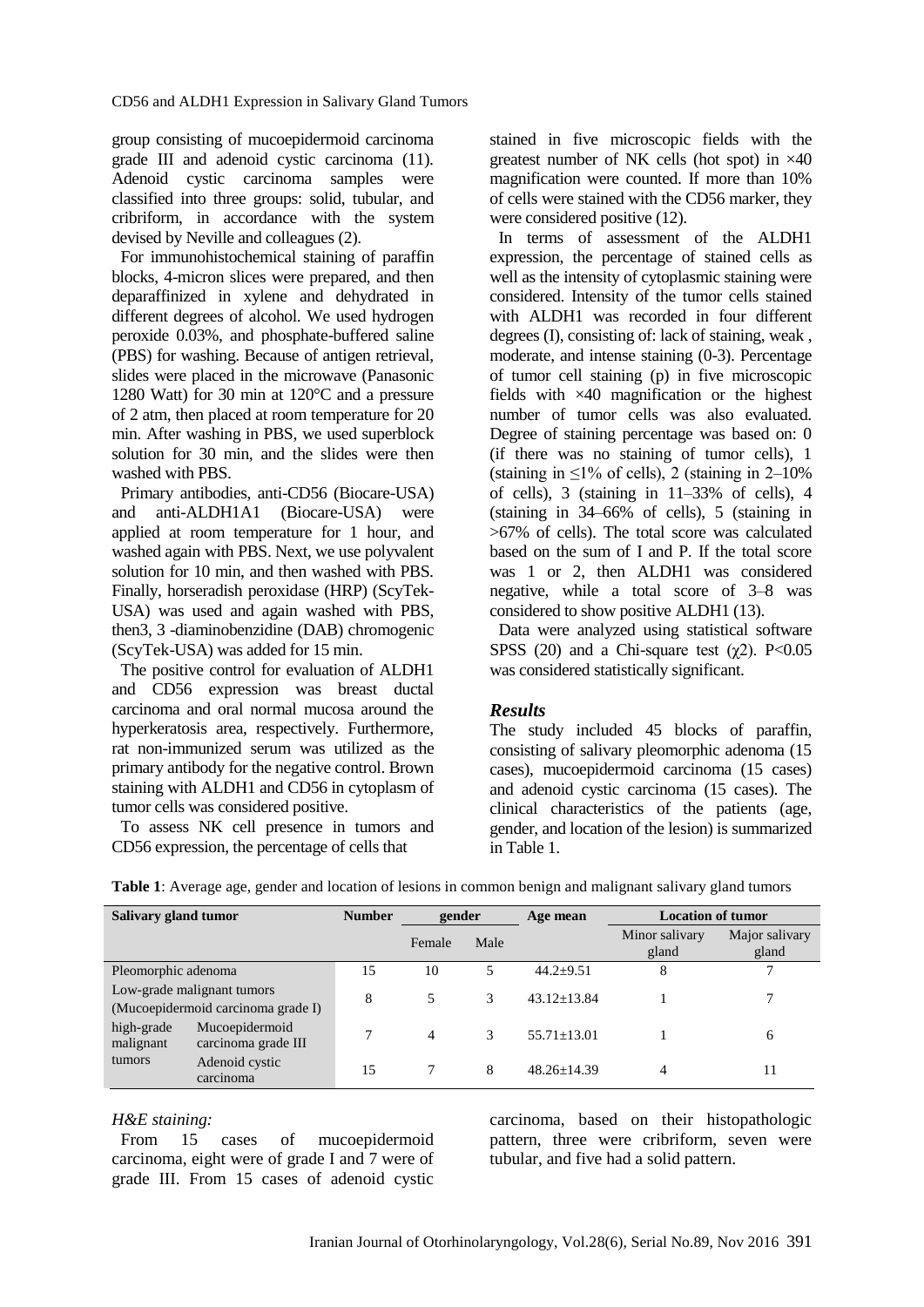#### *Immunohistochemical:*

Immunohistochemical expression of  $CD_{56}$ and  $ALDH<sub>1</sub>$  markers in benign and malignant low-grade and high-grade salivary gland neoplasms are shown in Tables 2 and 3, respectively (Fig.1 to Fig.6).



**Fig1:** Immunostaining with CD<sub>56</sub> in mucoepidermoid carcinoma  $(\times 40)$ . A: negative staining of tumor cells in grade I. B: positive staining of tumor cells in grade III



**Fig 2:** Positive immunohistochemical staining of tumor cells in solid adenoid cystic carcinoma with CD56 (×40).



**Fig 3:** Positive immunohistochemical staining of tumor cells in pleomorphic adenoma with CD56  $(x40)$ 



**Fig4:** Immunostaining with ALDH1 in mucoepidermoid carcinoma (×40). A: negative staining of tumor cells in mucoepidermoid carcinoma grade III. B: positive staining of tumor cells in mucoepidermoid carcinoma grade I.



**Fig 5:** Positive immunohistochemical staining of tumor cells in Cribriform adenoid cystic carcinoma with  $ALDH<sub>1</sub>$  ( $\times$ 40)



**Fig 6:** positive immunohistochemical staining of tumor cells in pleomorphic adenoma with ALDH 1  $(x40)$ 

According to Table 2, the differences in  $CD_{56}$ expression between benign and low-grade and high-grade malignant tumors were statistically significant (P=0.01).  $CD_{56}$  expression was higher in benign and high-grade malignant tumors. Also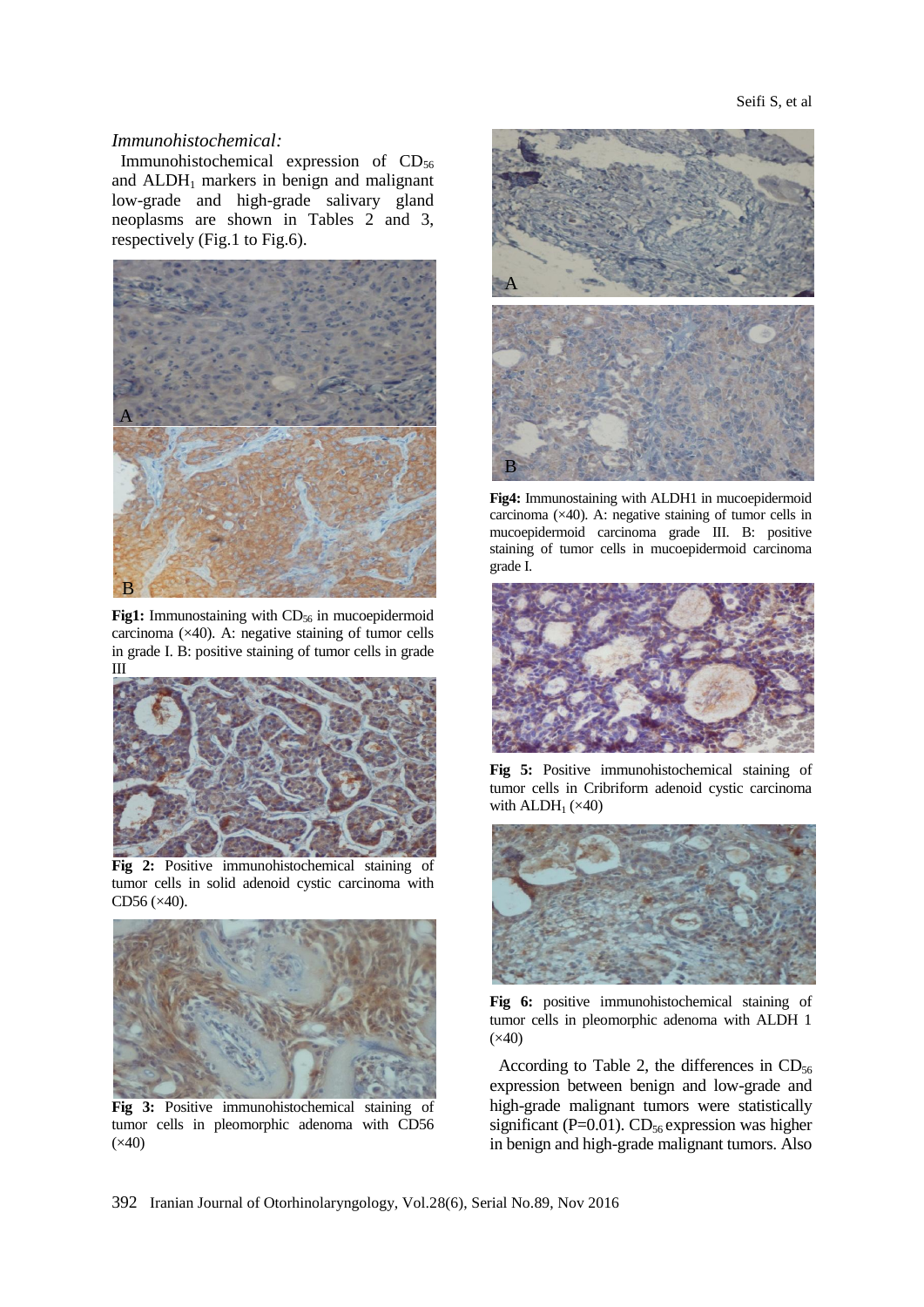CD56 and ALDH1 Expression in Salivary Gland Tumors

according to Table 2, no statistically significant difference in  $CD_{56}$  expression was observed between the mucoepidermoid carcinoma grade I and III ( $P=0.26$ ). In addition, no statistically significant difference in terms of  $CD_{56}$ expression was observed between different histologic patterns of adenoid cystic carcinoma (cribriform, tubular, or solid patterns)  $(P=0.58)$ . Finally,  $CD_{56}$  expression in salivary gland tumors showed no statistically significant relationship with location (major or minor salivary gland) ( $P=0.16$ ), age ( $P=0.29$ ), or gender  $(P=0.30)$ .

According to Table 3, the difference between expression of  $ALDH<sub>1</sub>$  in benign and low-grade and high-grade malignant salivary gland tumor was not statistically significant  $(P=0.54)$ .

Also according to Table 3, no statistically significant differences in expression of ALDH1 between mucoepidermoid carcinoma grade I and grade III was observed  $(P=0.43)$ . In addition, there was no statistically significant difference in expression of ALDH1 among the different histologic patterns of adenoid cystic carcinoma

(cribriform, tubular, or solid pattern)  $(P=0.54)$ . Finally,  $ALDH_1$  expression in salivary gland tumors showed no statistically significant relationship with location (major or minor salivary gland) ( $P=0.20$ ), age ( $P=0.58$ ), or gender  $(P=0.27)$ .

| <b>Table 2:</b> Immunohistochemical expression of $CD_{56}$ |  |  |  |  |  |  |  |  |  |
|-------------------------------------------------------------|--|--|--|--|--|--|--|--|--|
| and $ALDH1$ in benign and malignant Low-grade               |  |  |  |  |  |  |  |  |  |
| and high-grade salivary gland neoplasms                     |  |  |  |  |  |  |  |  |  |

| <b>Tumor</b> types                    |                                                         | $56$ expression CD    |                        |  |  |
|---------------------------------------|---------------------------------------------------------|-----------------------|------------------------|--|--|
|                                       |                                                         | Negative              | Positive               |  |  |
| Pleomorphic adenoma                   |                                                         | 6 cases<br>$(40\%)$   | 9cases<br>$(60\%)$     |  |  |
| $grade$ I)                            | Low-grade malignant tumors<br>(Mucoepidermoid carcinoma | 8 cases<br>$(100\%)$  | 0 case<br>$(0\%)$      |  |  |
| high-<br>grade<br>malignant<br>tumors | Mucoepidermoi<br>d carcinoma<br>grade III               | 6 cases<br>$(27.3\%)$ | 1 case<br>$(4.5\%)$    |  |  |
|                                       | Adenoid cystic<br>carcinoma                             | 3 cases<br>$(13.6\%)$ | 12 cases<br>$(54.5\%)$ |  |  |

**Table 3:** Immunohistochemical expression of ALDH<sub>1</sub> in benign and Low-grade and high-grade malignant salivary gland tumors

|                                                                    | <b>Tumor</b> types<br>Frequency based on the percentage of<br>stained cells $(P)$ |                |          |                |                | frequency based on intensity of staining $(I)$ |                |                                       |                 | Total $score(P+I)$  |                    |                            |                            |
|--------------------------------------------------------------------|-----------------------------------------------------------------------------------|----------------|----------|----------------|----------------|------------------------------------------------|----------------|---------------------------------------|-----------------|---------------------|--------------------|----------------------------|----------------------------|
|                                                                    |                                                                                   | $p=0$          | $p=1$    | $p=2$          | $p=3$          | $p=4$                                          | $p=5$          | N <sub>o</sub><br>staining<br>$(I=0)$ | week<br>$(I=1)$ | moderate<br>$(I=2)$ | intense<br>$(I=3)$ | <b>Negative</b><br>$(0-2)$ | <b>Positive</b><br>$(3-8)$ |
| Pleomorphic adenoma                                                |                                                                                   |                | 3        |                | 2              | 6                                              | $\overline{2}$ |                                       | 6               | 8                   | $\mathbf{0}$       | 4cases<br>(26.7%)          | 11cases<br>$(73.3\%)$      |
| Low-grade malignant tumors<br>(Mucoepidermoid carcinoma<br>grade I |                                                                                   |                | $\Omega$ | $\overline{4}$ | $\mathbf{1}$   | $\overline{1}$                                 | $\overline{1}$ | 1                                     | $\tau$          | $\theta$            | $\overline{0}$     | 1 case<br>$(12.5\%)$       | 7 cases<br>$(87.5\%)$      |
| high-<br>grade<br>malignant<br>tumors                              | Mucoepidermoid<br>carcinoma grade<br>III                                          | $\overline{2}$ | $\Omega$ | 3              | $\theta$       | $\overline{c}$                                 | $\mathbf{0}$   | $\overline{c}$                        | $\overline{4}$  | $\mathbf{1}$        | $\mathbf{0}$       | 2 cases<br>$(9\%)$         | $0$ case<br>(22.7%)        |
|                                                                    | Adenoid cystic<br>carcinoma                                                       | $\mathbf{0}$   |          | $\mathbf{1}$   | $\mathfrak{F}$ | 6                                              | 2              | $\mathbf{0}$                          | $\overline{4}$  | 10                  |                    | 1 case<br>$(4.5\%)$        | 14 case<br>$(63.6\%)$      |

Also in this study, the relationship between positive expression of ALDH<sub>1</sub> and  $CD_{56}$  with each other was investigated and it was found that there was no statistically significant association between these two markers in salivary gland tumors  $(P=0.13)$ .

#### *Discussion*

The results of this study on salivary gland tumors indicate that expression of  $CD_{56}$ , as an indicator of NK cells, is significantly higher in benign tumors and also high-grade malignant tumors. Based on these findings, it appears that a high density of NK cells in benign salivary pleomorphic adenoma represents the host immune system activity against cell damage. NK cells are the first line of the immune system response against harmful factors, but the number and function of NK cells and types  $(CD_{56}^+$  and  $CD_{57}^+)$  varies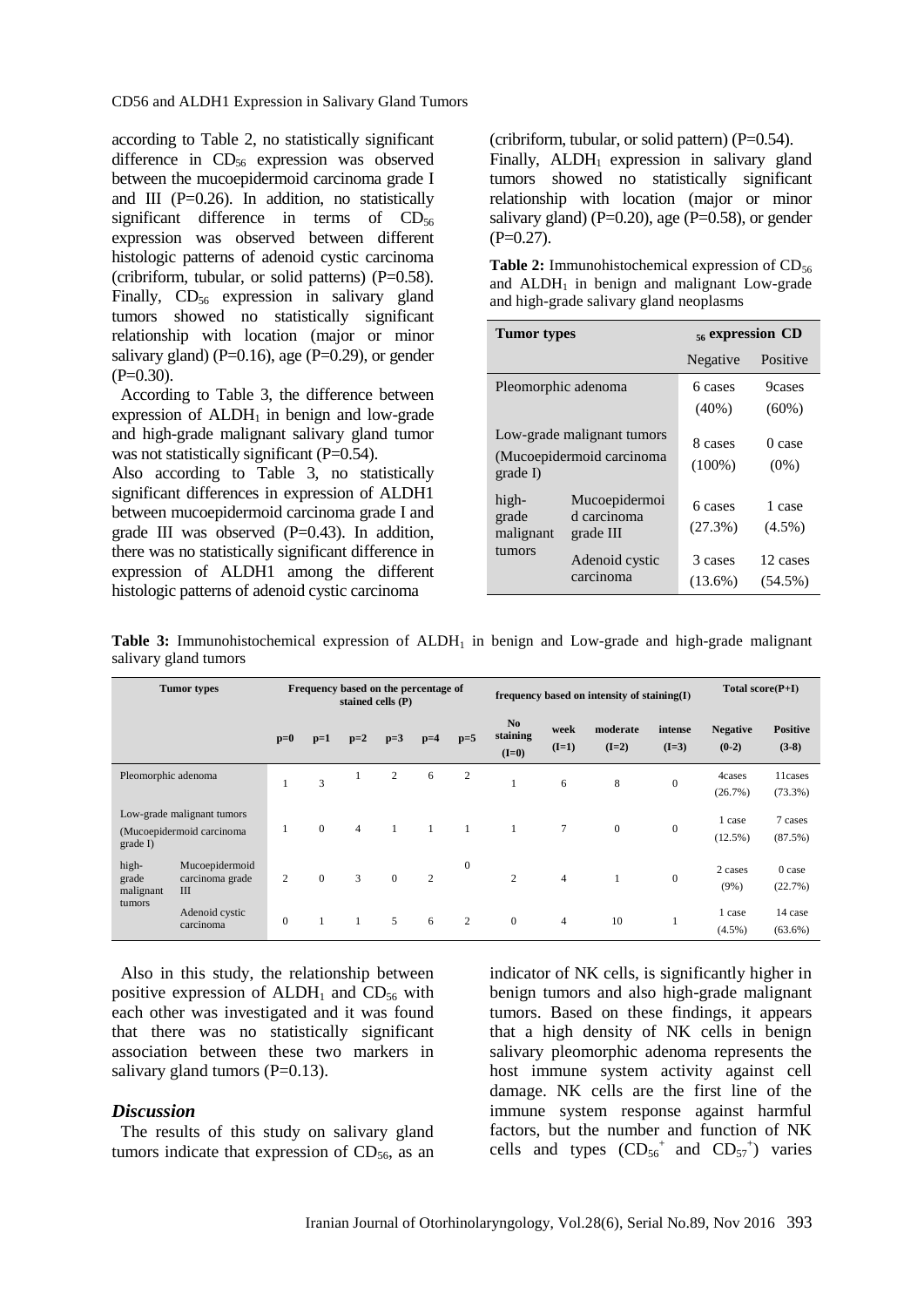depending on the type of tumor and its stroma and grade in salivary gland tumors. Also according to the results of this study, it was observed that the number of  $CD_{56}$ + NK cells declined in the early stages of malignant salivary gland tumors formation. In order to justify these findings, we can say that probably in the long-term vicinity of NK cells with tumor antigens, a kind of compatibility between immune cells and tumor stroma, and NK cell sensitivity to tumor cells has been lost. Also, secretion factors such as TGF-β1, may cause a reduction in the number of  $CD_{56}+$ NK cells and an increase in NK cell inactive receptors. On the other hand, a decrease in the number of  $CD_{56}$ + NK cells may occur in parallel with an increase in other types of NK cell. However, with increasing tumor grade, malfunction of the normal NK cells occurs, meaning that the number of cytotoxic NK cells increases in the salivary gland tumors. Thus, an increase in cytotoxic NK cells is associated with tumor progression, high grade of malignancy, and metastasis in malignant salivary gland tumors.

Previous studies have reported controversial and conflicting results on the diagnostic and prognostic value of  $CD_{56}$ . So far, few studies have investigated the expression of  $CD_{56}$  in salivary gland tumors. Nakatsuka and colleagues reported a case of invasive adenocarcinoma in the accessory parotid gland that showed positive expression of  $CD_{56}$  in a scattered pattern, although they used  $CD_{56}$  as a neuroendocrine marker (14). Weissferdt and Moran also reported five cases of rare salivary gland-type pulmonary tumors that showed characteristics of malignant mixed tumors, with neoplastic cells of these tumors showing positive staining for  $CD_{56}$  (15). Also Dutsch and colleagues evaluated the immunohistochemical expression of  $CD_{56}$  in parotid adenocarcinomas, and reported that 14% of the parotid adenocarcinomas were found to be  $CD_{56}$  positive. These researchers assumed  $CD_{56}$ as a marker of T lymphocytes that affect the performance of cytotoxic T cells (16). However, in the present study, approximately 43% of malignant tumors demonstrated positive expression for  $CD_{56}$ .

In a study on breast carcinoma, Wachter and colleagues reported that  $CD_{56}$  expression was high in basal-like and luminal A-like breast carcinomas (17). Also in the study by Kontogianni and colleagues on 20 samples of small cell lung carcinoma, they reported that  $CD_{56}$  could be a valuable tool in the diagnosis of these cancers (18). Alegretti and colleagues reported that  $CD_{56}$  expression in acute myeloid leukemia is related to poor prognosis and lower survival rate (19). In addition, Aloysius and colleagues demonstrated that in pancreatic cancer samples,  $CD_{56}$  expression is associated with neural invasion and reduced survival (20), a finding that is consistent with the results of the present study. In a study on breast cancer, Mamessier and colleagues reported that aggressive types of disease have a reduced number of NK cell activating receptors such as  $CD_{56}$ . These researchers suggested that factors such as TGF-β1 could play an important role in the reduced function of NK cells in tumors (21), contradicting the results of the present study.

In the present study, overexpression of  $ALDH<sub>1</sub>$ , as one of the most commonly used markers to detect cancer stem cells, was observed in all groups of salivary gland tumors, showing its role in tumorogenesis of salivary gland neoplasms. Recent empirical evidence suggests the existence of a tumorigenic population of cancer cells that demonstrate stem cell-like properties such as self-renewal and multipotency. These cells are able to both initiate and maintain tumor formation and progression of human cancers, such as salivary gland tumors (22).

In the present study,  $ALDH<sub>1</sub>$  expression had no association with grade of mucoepidermoid carcinoma or histopathologic pattern of adenoid cystic carcinoma. This suggests that other factors and possibly other isoforms of ALDH, along with cancer stem cells, may play an important role in morphogenesis, cell differentiation, and development of salivary gland tumors.

In the study by Zhou and colleagues,  $ALDH<sub>1</sub>$ expression in salivary adenoid cystic carcinoma was investigated in three groups: stromal staining, both stromal and epithelial staining, and no stromal or epithelial staining. These researchers demonstrated that the pattern of  $ALDH_1$  expression had no relation to histology, size, neural invasion, or survival of patients (23).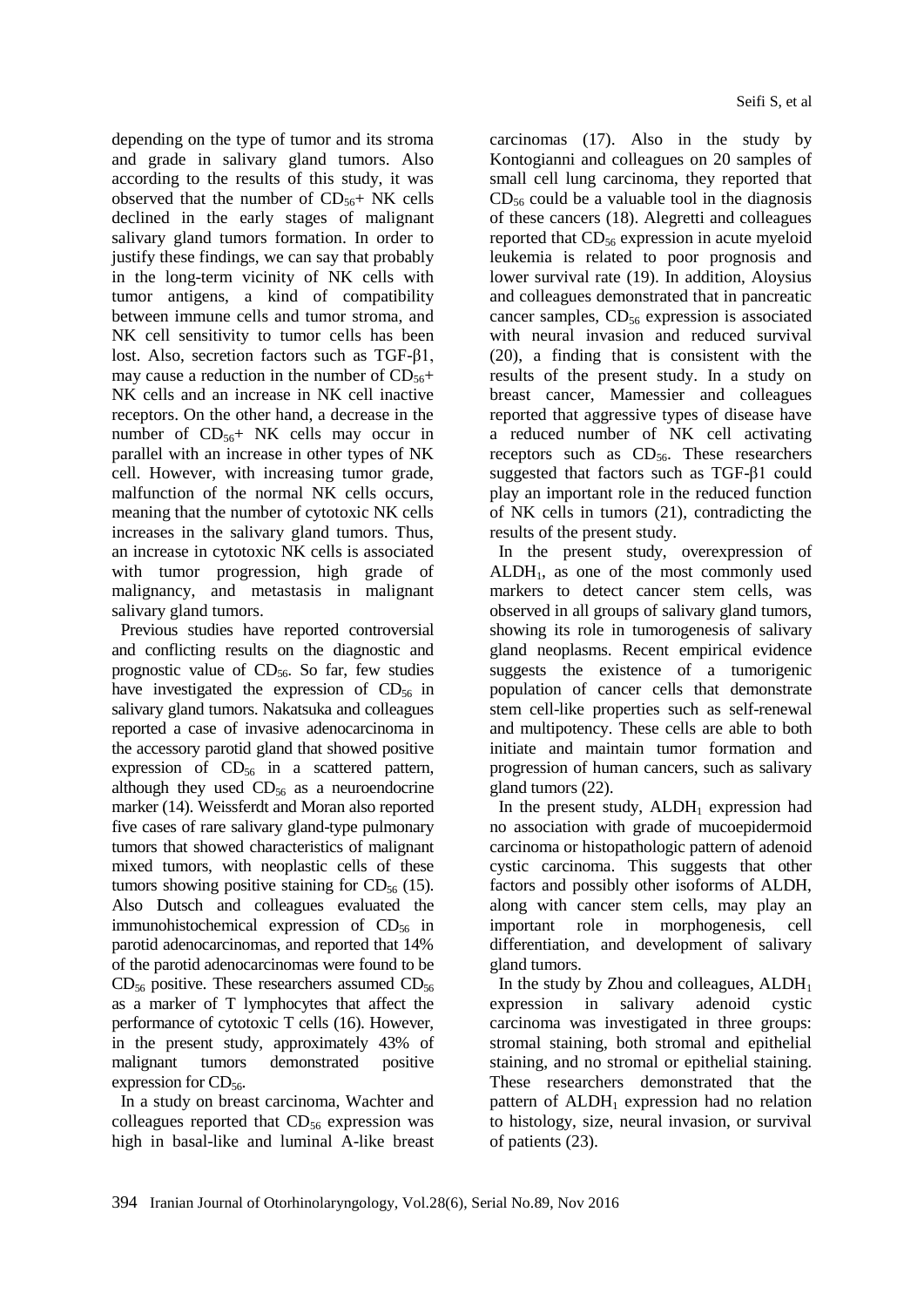These findings are consistent with the results of the present study.

In a study by Fujita and Ikeda on salivary adenoid cystic carcinoma, it was suggested that the presence of small populations of cancer stem-like cells may play an important role in tumor morphogenesis through stimulating the extracellular matrix (24); in contrast with the results of the present study. A probable reason for this difference is that Fujita and Ikeda used  $CD_{44}$  and  $CD_{133}$  as the marker to identify cancer stem cells, while we used ALDH1. Therefore, based on the present study,  $ALDH<sub>1</sub>$ + cancer stem cells appear to have no role in the morphogenesis of solid, tubular, and cribriform adenoid cystic carcinomas. However, perhaps the extracellular matrix, through  $CD_{133}$ + and  $CD_{44}$ + stem cells, plays an important role in regulating cell morphogenesis and various histologic patterns in adenoid cystic carcinoma.

Adams and colleagues demonstrated that salivary gland mucoepidermoid carcinomas contain a small population of cancer stem cells with enhanced tumorigenic potential and are characterized by high ALDH activity and CD<sup>44</sup> expression. These results suggest that patients with mucoepidermoid carcinoma might benefit from therapies that ablate these highly tumorigenic cells (25), a finding which is consistent with the results of the present study. In a study on an isolated side population from the salivary gland mucoepidermoid carcinoma cell line MC3, Zhang and colleagues observed that sphere-forming assays could enrich stem celllike cells, exhibiting high cloning efficiency and possessing strong tumorigenic ability (26), supporting the results of the present study.

In our study, we anticipate that pleomorphic adenomas that show overexpression of  $ALDH<sub>1</sub>$ are more susceptible to malignant transformation. Indeed, Huang and colleagues demonstrated that ALDH<sup>1</sup> overexpression in tongue squamous cell carcinoma was associated with metastasis and aggressive behavior (27).

Liu and colleagues investigated the role of  $ALDH<sub>1</sub>$  in ovarian cancer and reported that overexpression of  $ALDH_1$  was associated with poor prognosis (28). Qiu and colleagues discussed five isoforms of 19 family members of ALDH in breast cancer and reported that all five isoforms can be found in different amounts in the tumoral tissues, but only the  $ALDH<sub>1</sub>$  isoform is significantly associated with distant metastasis

and patient survival. Thus only this isoform can be used as a poor prognostic indicator (29). In the present study, benign and malignant salivary gland tumors showed no statistically significant difference between expressions of  $ALDH<sub>1</sub>$ . In contrast, Schwartz and colleagues reported that benign breast tumors showed higher ALDH<sub>1</sub> expression compared with malignant breast tumors (30).

Based on various studies, it appears that the ALDH family has 19 isoforms that are expressed to a greater extent in the cancer of specific areas of the body; for example  $ALDH<sub>1</sub>A<sub>3</sub>$  isoform in breast cancer,  $ALDH<sub>7</sub>A<sub>1</sub>$  isoform in prostate cancer, and  $ALDH<sub>1</sub>A<sub>1</sub>$  in pancreatic cancer (31). Therefore, further studies are needed to elucidate the role of other possible ALDH isoforms in salivary gland tumors to complete the results of the present study.

In conclusion, it seems that cancer stem cells, based on the type of tumor and its stroma, may express several markers, such as those seen in lung cancer, with adenocarcinomas showing  $CD_{133}$  overexpression and squamous cell carcinomas showing  $ALDH_1$  overexpression (32). No significant relationship between expression of  $CD_{56}$  and  $ALDH_1$  markers with gender, age of patient, or location of tumor were found. An increased number of specimens may allow us to offer more accurate results.

## *Conclusion*

NK cells, which show high expression in benign and high-grade malignant salivary gland tumors, are important components of the antitumor immune response. Thus dysfunction of these cells may lead to tumor progression.

In the present study, overexpression of  $ALDH<sub>1</sub>$ , one of the most commonly used markers for the detection of cancer stem cells, was observed in all salivary gland tumors, which indicates the role of these cells in tumorogenesis of salivary gland neoplasms. On the other hand, a lack of correlation between  $ALDH_1$  expression and grade of differentiation or histopathologic pattern in malignant salivary gland tumors indicates that cancer stem cells might not have a role in the morphogenesis of salivary gland tumors, or that other isoforms of ALDH or other markers of cancer stem cells are effective in this regard. The results of the present study could be useful in the improvement of molecular-targeted therapies in salivary gland tumors.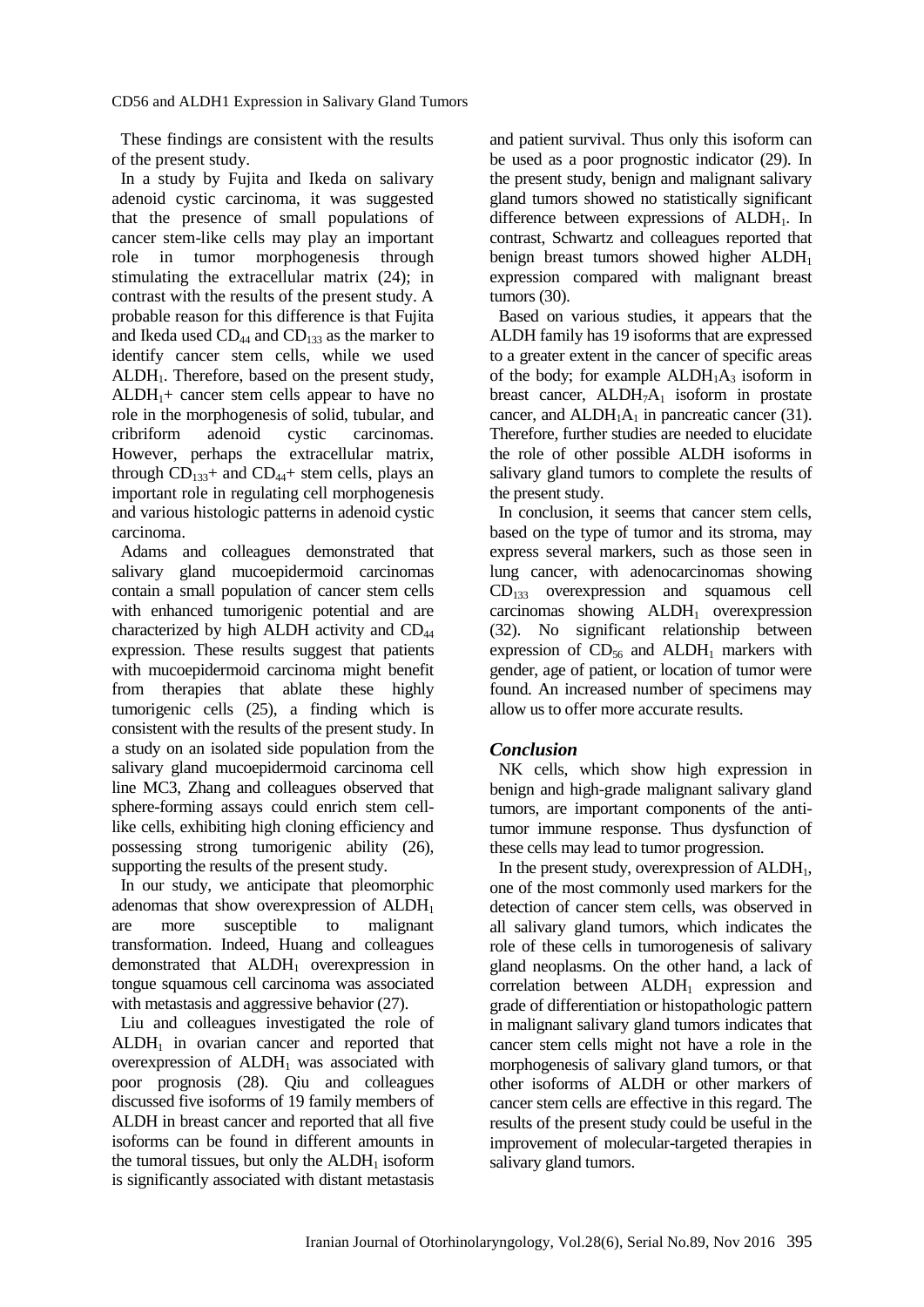#### *Reference*

**1.**Toshitaka N, Eiichi S, Rie I, Hisashi O, Reisuke H, Takeshi N, et al. Immunohistochemical Analysis of Salivary Gland Tumors: Application for Surgical Pathology Practice. Acta Histochem Cytochem, 2012; 45(5): 269–82.

**2.** Neville BW, Dam DD, Allen CM, Bouquot JE. Oral and maxillofacial pathology. 4<sup>th</sup> ed. Philadelphia: Wb saunders; 2016: 422-72.

**3.** Cheng M, Chen Y, Xiao W, Sun R, Tian Z. NK cell-based immunotherapy for malignant diseases. Cellular & Molecular Immunology 2013;10(3): 230-52.

**4.** Levy E, Roberti M, Mordoh J. Natural Killer Cells in Human Cancer From Biological Functions to Clinical Applications. Journal of Biomedicine and Biotechnology. 2011; 11 pages.

**5.** Miller J. Therapeutic applications: natural killer cells in the clinic. American Society of Hematology, 2013; 2013(1): 247-53.

**6.** Ginestier C, Hur MH, Charafe-Jauffret E, Monville F, Dutcher J, Brown M et al. ALDH1 is a marker of normal and malignant human mammary stem cells and a predictor of poor clinical outcome. Cell Stem Cell, 2007; 1(5):555-67.

**7.** Kakarala M, Wicha MS. Implications of the Cancer Stem-Cell Hypothesis for Breast Cancer Prevention and Therapy.J Clin Oncol. 2008;26(17):2813-20.

**8.** Wang Y, Zhe H, Gao P, Zhang N, Li G, Qin J. Cancer stem cell marker ALDH1 expression is associated with lymph node metastasis and poor survival in esophageal squamous cell carcinoma: a study from high incidence area of northern China. Dis Esophaqus, 2012; 25(6):560-5.

**9.** Michifuri Y, Hirohashi Y, Torigoe T, Miyazaki A, Kobayashi J, Sasaki T et al. High expression of ALDH1 and SOX2 diffuse staining pattern of oral squamous cell carcinomas correlates to lymph node metastasis. Int Pathology 2012; 62(10): 684-9.

**10.** Brandwein MS, Ferlito A, Bradley PJ, Hille JJ, Rinaldo A. Diagnosis and classification of salivary neoplasms: pathologic challenges and relevance to clinical outcomes. Acta Otolaryngol 2002; 122(7): 758–64.

**11.** Regezi J, Sciubba J, Jodan R. Oral Pathology, clinical Pathologic correlations.  $6<sup>th</sup>$  ed. Philadelphia: WB Saunders Company; 2008: 186-225

**12.** Demellawy D, Nasr AL, Babay S, Alowami S. Diagnostic utility of CD56 immunohistochemistry in papillary carcinoma of the thyroid. Pathol Res Pract, 2009; 205(5): 303-9.

**13.** Yan Q, Tianjie P, Li L, Fei C, Changli L, Linyong S, et al. The Expression of Aldehyde Dehydrogenase Family in Breast Cancer. J Breast Cancer 2014; 17(1): 54–60.

**14.** Nakatsuka S, Harada H, Fujiyama H, Takeda K, Kitamura K, Kimura H, et al. An invasive

adenocarcinoma of the accessory parotid gland: a rare example developing from a low-grade cribriform cystadenocarcinoma. Diagnostic Pathology 2011; 6:122.

**15.** Weissferdt A, Moran C. Pulmonary salivary gland-type tumors with features of malignant mixed tumor (carcinoma ex pleomorphic adenoma): a clinicopathologic study of five cases. Am J Clin Pathol, 2011; 136(5): 793-8.

**16.** Dutsch M, Lazar A, Tomaszewska R. The Potential Role of MT and Vimentin Immunoreactivity in the Remodeling of the Microenvironment of Parotid Adenocarcinoma. Cancer Microenviron 2010; 4(1):105–13.

**17.** Wachter D, Hartmann A, Beckmann M, Fasching P, Hein A, Bayer C, et al. Expression of Neuroendocrine Markers in Different Molecular Subtypes of Breast Carcinoma. BioMed Research International. 2014; 9 pages.

**18.** Kontogianni K, Nicholson A, Butcher D, Sheppard M. CD56: a useful tool for the diagnosis of small cell lung carcinomas on biopsies with extensive crush artifact. J Clin Pathol 2005; 58(9): 978–80.

**19.** Alegretti A, Bittar C, Bittencourt R, Piccoli A, Schneider L, Silla L, et al. The expression of CD56 antigen is associated with poor prognosis in patients with acute myeloid leukemia. Rev Bras Hematol Hemoter 2011; 33(3): 202-6.

**20.** Aloysius MM, Zaitoun AM, Awad S, Ilyas M, Rowlands BJ, Lobo DN. Mucins and CD56 as markers of tumour invasion and prognosis in periampullary cancer. Br J Surg 2010; 97(8): 1269–78.

**21.** Mamessier E, Sylvain A, Thibult M, Houvenaeghel G, Jacquemier J, Castellano R, et al. Human breast cancer cells enhance self-tolerance by promoting evasion from NK cell antitumor immunity. The Journal of Clinical Investigation 2011; 121(9): 3609-22.

**22.** Adams A, Warner K, Nör J-E. Salivary Gland Cancer Stem Cells. Oral Oncol 2013; 49(9): 845–53.

**23.** Zhou J, Hanna E, Roberts D, Weber R, Bell D. ALDH1 immunohistochemical expression and its significance in salivary adenoid cystic carcinoma. Journal of the Science and Specialties of Head and Neck 2013; 35( 4): 575–78.

**24.** Fujita S, Ikeda T. Cancer stem-like cells in adenoid cystic carcinoma of salivary glands: relationship with morphogenesis of histological variants. Journal of Oral Pathology & Medicine 2012; 41(3): 207–13.

**25.** Adams A, Warner K, Pearson A, Zhang Z, Kim H, Mochizuki D, et al. ALDH/CD44 identifies uniquely tumorigenic cancer stem cells in salivary gland mucoepidermoid carcinomas. Oncotarget 2015; 6(29): 26633-50.